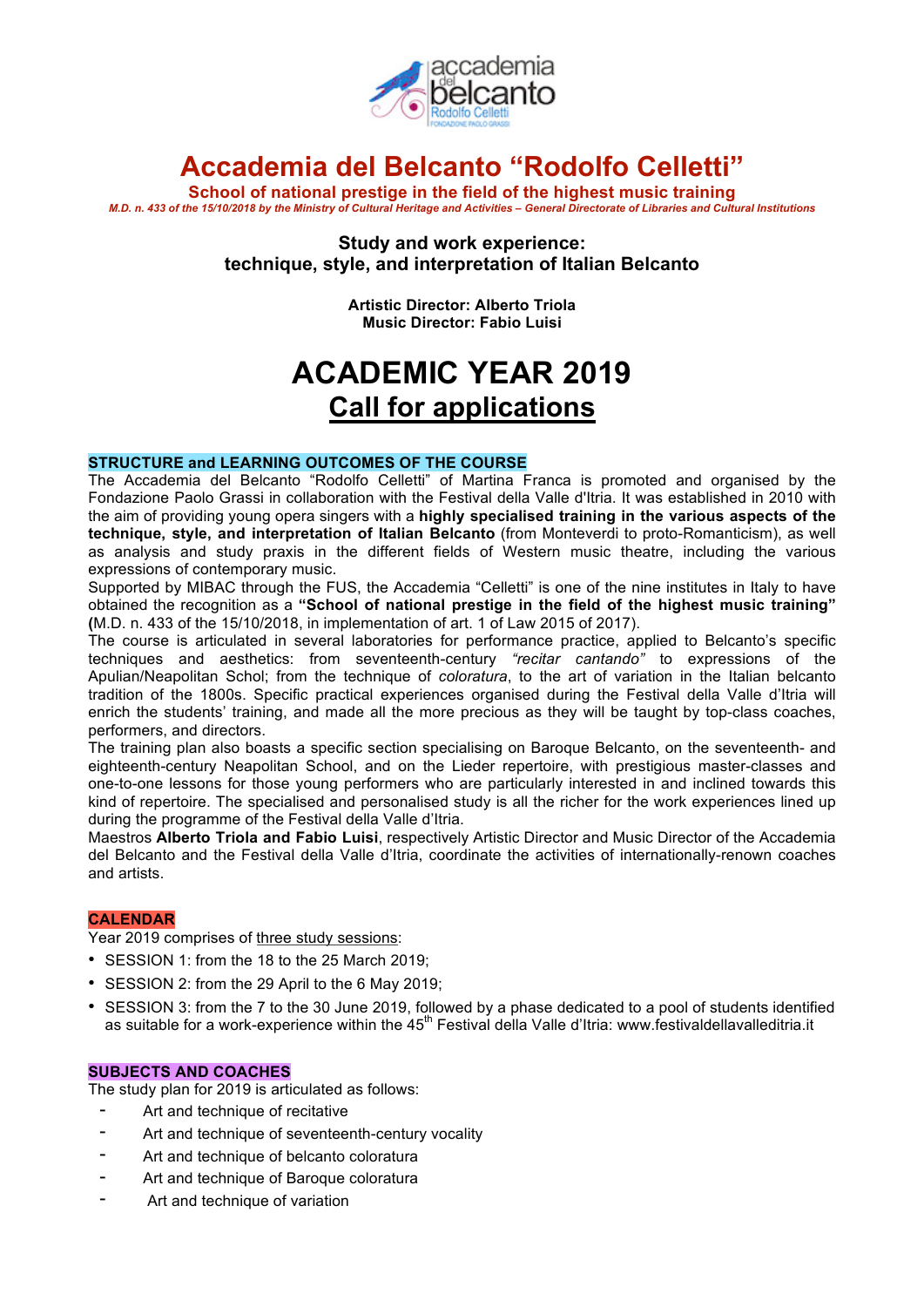

- Phonetics and diction
- Study of the score and sheet music
- Awareness of breathing dynamics
- Culture and profession of the opera singer
- Character analysis
- Physiology and hygiene of the instrument
- From Baroque to vocality in twentieth-century music
- History and culture of Belcanto
- Workshop: singing, performance practice, study of the score, and acting
- Master-class in style and interpretation
- Master-class on the style of belcanto

Coaches: **Marco Beghelli, Stefania Bonfadelli, Arturo Cirillo, Nicolai Cok, Domenico Colaianni, Sara Gamarro, Luca Gorla, Antonio Greco, Renata Lamanda, Cristina Liuzzi, Sherman Lowe, Fabio Luisi, Ettore Papadia, Pier Luigi Pizzi, Chris Merritt, Sara Mingardo, Carmen Santoro, Roberto Servile, Vittorio Terranova, Alberto Triola.**

### **ENTRY REQUIREMENTS**

**The courses have limited enrolment numbers, and entry is based on selection of candidates no older than 35 years of age.** There are **fifteen places** available.

Any candidate passing the selection, who are not from a non-EU country, must demonstrate their conformity with present regulations. Failing to do so will incur in exclusion from the course.

Candidates who have:

- a diploma from a Conservatoire or an equivalent Music Institution;
- professional experience in the field of opera theatre, through participation to artistically noteworthy operas or concerts (their merit will be assessed and established by the examining board and their decision is final) will be at an advantage in the selection process.

## **AUDITIONS**

**The candidates will be selected on the basis of their qualifications, and following an AUDITION to be held in one of the following venues:**

- Monday 25 February 2019, from 10am to 6pm, in PARMA at Fondazione Toscanini (Centro di Produzione Musicale, Viale Barilla 27/a);
- Saturday 2 March 2019, from 10am to 2pm, in BARI at the Teatro Petruzzelli.

### Each candidate may sit the audition for the academic year 2019 only once, on only one of the two **available dates.**

Those who wish to sit the audition must complete and send the **online application** (together with a full-shot photo and a CV) to the Fondazione Paolo Grassi, by means of the dedicated form at the following address: http://www.fondazionepaolograssi.it/registrazione-accademiabelcanto.aspx **The office must receive the application form at least seven days in advance of the selected date** and therefore:

- no later than the 18 February for the auditions in Parma;
- no later than the 23 February for the auditions in Bari.

Applications received after those dates will be rejected, and an audition will not be granted. The details regarding the convocation to the audition will be communicated to the enrolled students directly.

**The candidates should bring three opera arias complete with recitative and cabaletta (where available) in the original key from Italian, French, German, or English repertoire, dating between 1600 and 1840. At least one aria should come from early nineteenth-century Italian repertoire. A seventeenth-century aria is optional.**